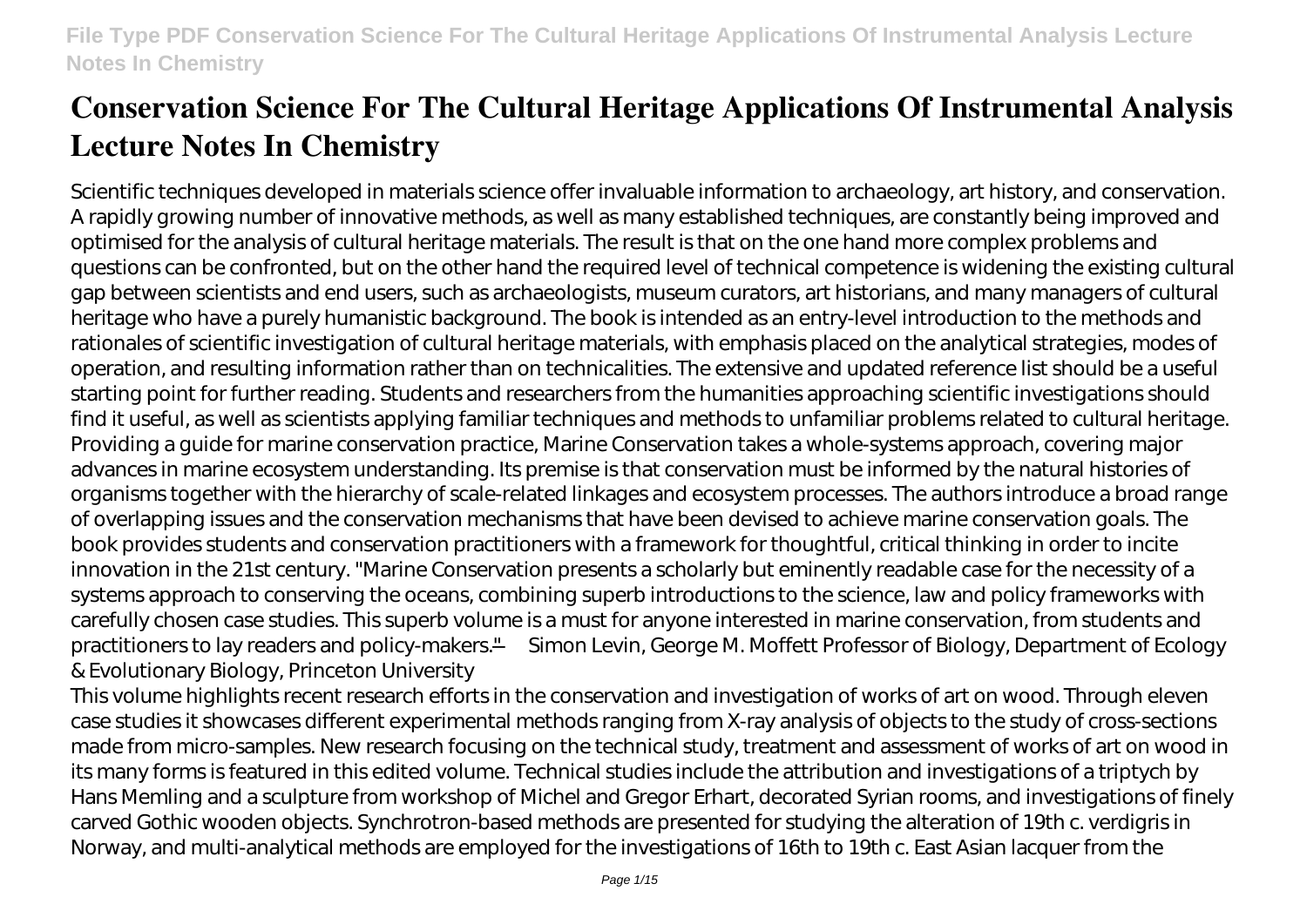Kunsthistorisches Museum in Vienna. Novel methods for the cleaning of gilded surfaces using gels and emulsions are shown, as are innovative strategies for the consolidation for waterlogged wood, providing key data for the assessment of risks and benefits of new methods, and the short and long-term effects on gilding layers and archaeological wood. The book clearly shows how collaboration between engineers, physicists, biologists and chemists and conservators of different types of materials can lead to new research in conservation science. This book is crucial reading for conservators and conservation scientists, as well as for technical art historians, providing key methodological case studies of polychromy from different temporal and geographical contexts.

The conservation of metallic archaeological and historic artefacts is a major challenge whether they are ancient bronzes or relics of our more recent industrial past. Based on the work of Working Party 21 Corrosion of Archaeological and Historical Artefacts within the European Federation of Corrosion (EFC), this important book summarises key recent research on analytical techniques, understanding corrosion processes and preventing the corrosion of cultural heritage metallic artefacts. After an introductory part on some of the key issues in this area, part two reviews the range of analytical techniques for measuring and analysing corrosion processes, including time resolved spectroelectrochemistry, voltammetry and laser induced breakdown spectroscopy. Part three reviews different types of corrosion processes for a range of artefacts, whilst part four discusses on-site monitoring techniques. The final part of the book summaries a range of conservation techniques and strategies to conserve cultural heritage metallic artefacts. Corrosion and conservation of cultural heritage metallic artefacts is an important reference for all those involved in archaeology and conservation, including governments, museums as well as those undertaking research in archaeology and corrosion science. Summarises key research on analytical techniques for measuring and analysing corrosion processes Provides detailed understanding of corrosion processes and corrosion prevention Discusses on-site monitoring techniques

Using Nondestructive Technology Beyond Anthropocentrism Heritage, National Identity and National Interest Culture and Conservation Stone Conservation Special

Science, Policy, and Management

*The conservation and management of cultural landscapes, interpreted as the result of the interrelationships among economic, social and environmental factors through time and space, emerges as essential components in the definition and application of a modern approach to sustainable development. Cultural landscapes are the result of management practices and knowledge accumulated in human history*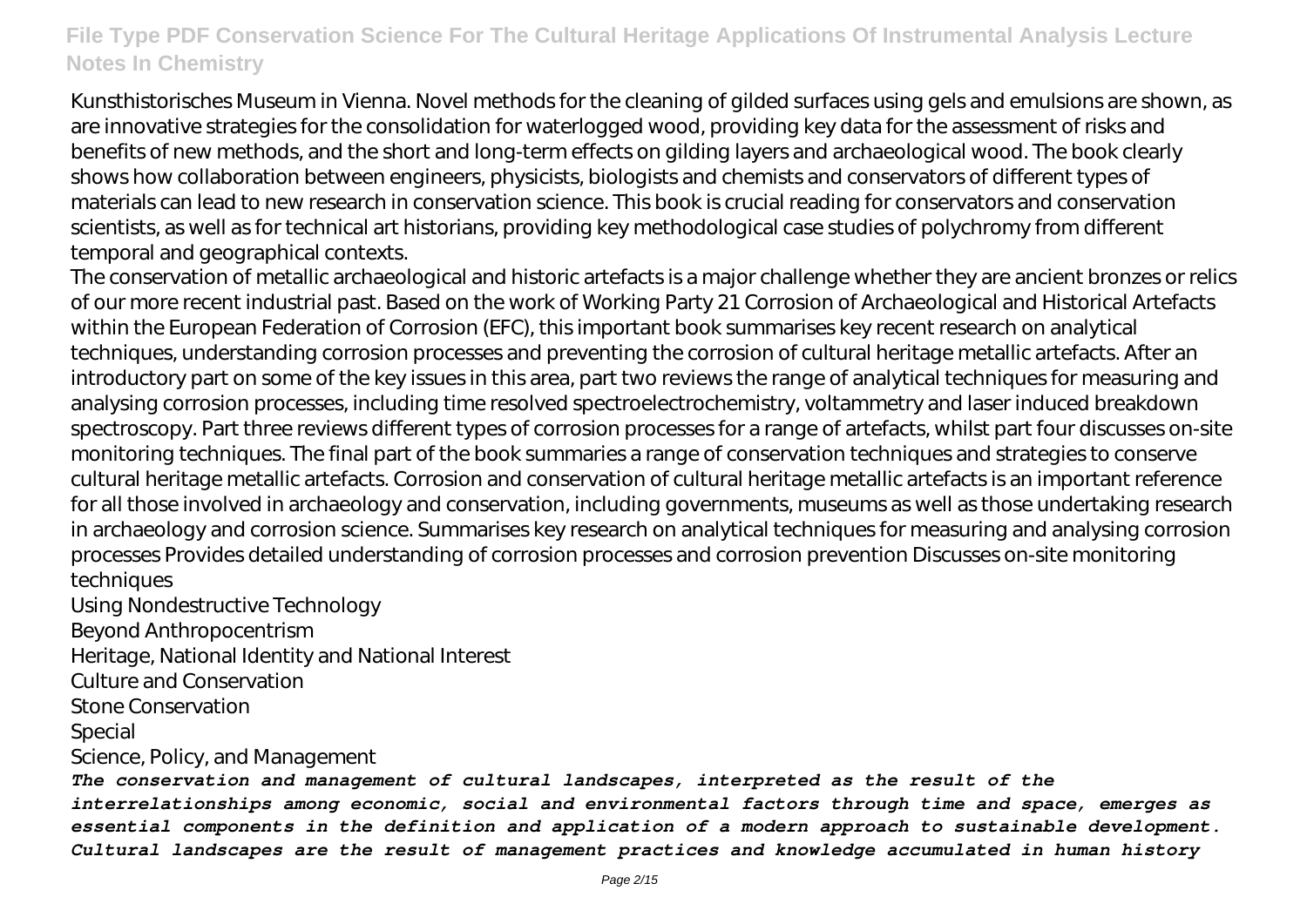*and contribute not only to the cultural heritage of the world, but also to biodiversity and aesthetic beauty, providing also multiple goods and services for the development of rural areas. However, landscapes are severely endangered not only by some effects of the socioeconomic development, but also by inappropriate policies in agriculture, forestry and nature conservation. This interdisciplinary book presents a range of different methods developed to analyse, restore and manage cultural landscapes, reporting a number of case studies from Europe and north America, but raising some questions about the need for a revision of some past orientations.*

*From 2nd to 5th October 2012 an International Congress on Science and Technology for the conservation of Cultural Heritage was held in Santiago de Compostela, Spain, organized by the Universidade of Santiago de Compostela on behalf of TechnoHeritage Network. The congress was attended by some 160 participants from 10 countries, which presented a total of 145 contributions among plenary lectures, oral, and poster communications. The congress was dedicated to eight topics, namely (1) Environmental assessment and monitoring (pollution, climate change, natural events, etc.) of Cultural Heritage; (2) Agents and mechanisms of deterioration of Cultural Heritage (physical, chemical, biological), including deterioration of modern materials used in Contemporary Art and information storage; (3) Development of new instruments, non invasive technologies and innovative solutions for analysis, protection and conservation of Cultural Heritage; (4) New products and materials for conservation and maintenance of Cultural Heritage; (5) Preservation of industrial and rural heritage from the 19th and 20th centuries; (6) Security technologies, Remote sensing and Geographical Information Systems for protection and management of Cultural Heritage; (7) Significance and social value of Cultural Heritage; and (8) Policies for conservation of Cultural Heritage. This volume publishes a total of ninety-three contributions which reflect some of the most recent responses to the challenge of cultural assets conservation.*

*"A curator, a paintings conservator, a photographer, and a conservation scientist walk into a bar." What happens next? In lively and accessible prose, color science expert Roy S. Berns helps the reader understand complex color-technology concepts and offers solutions to problems that occur when art is displayed, conserved, imaged, or reproduced. Berns writes for two types of audiences: museum professionals seeking explanations for common color-related issues and students in conservation, museum studies, and art history programs. The seven chapters in the book fall naturally into two sections: fundamentals, covering topics such as spectral measurements, metamerism, and color inconstancy; and applications, where artwork display, painting materials, and color reproduction are discussed. A unique feature of this book is the use of more than 200 images as its main medium of communication, employing color physics, color vision, and imaging science to produce visualizations throughout the pages. An annotated bibliography complements the main text with suggestions for further reading and more in-depth* Page 3/15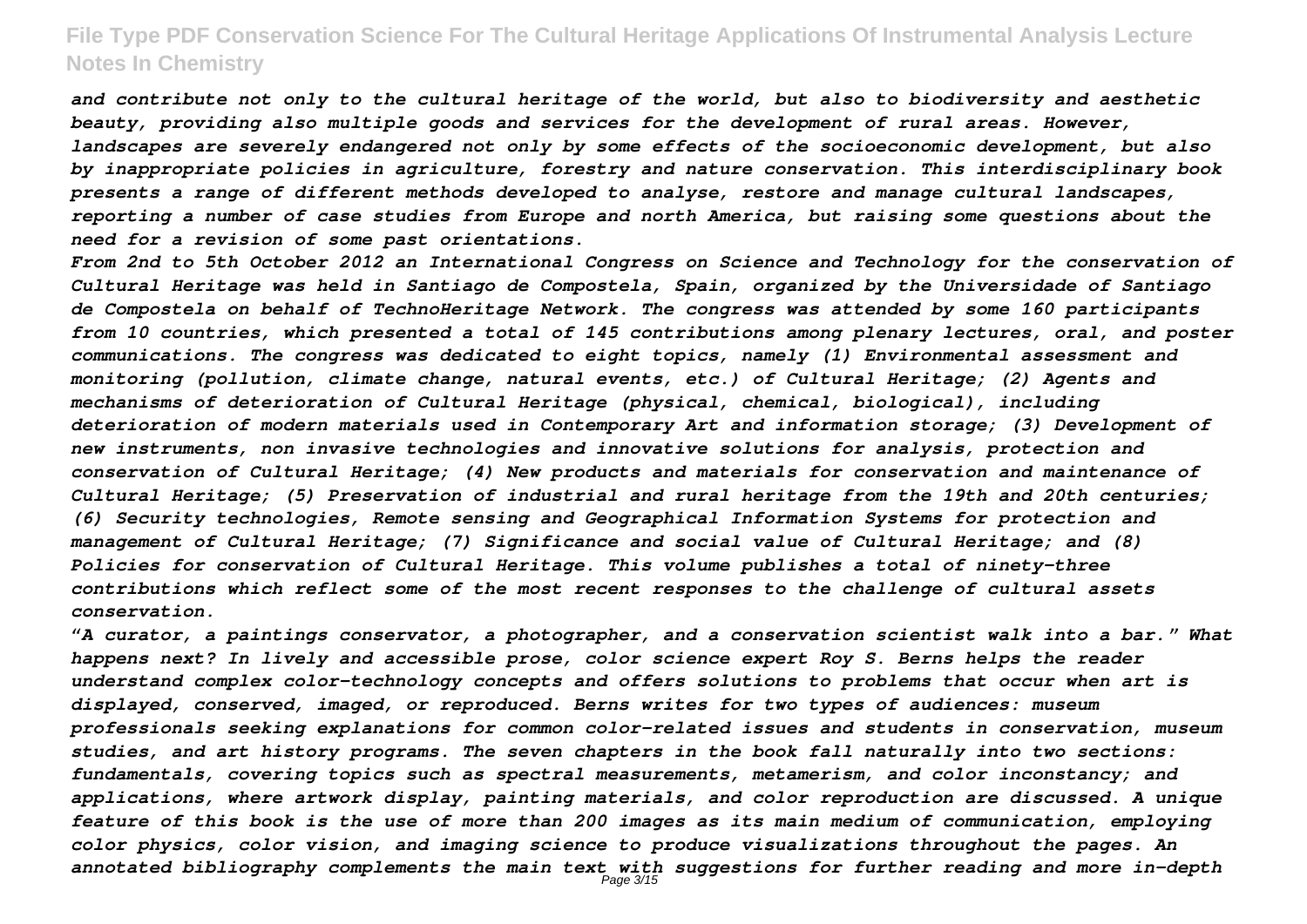*study of particular topics. Engaging, incisive, and absolutely critical for any scholar or student interested in color science, Color Science and the Visual Arts is sure to become a key reference for the entire field.*

*"Conservation of Cultural Heritage covers the methods and practices needed for future museum professionals who will be working in various capacities with museum collections and artefacts. It also assists current professionals in understanding the complex decision making processes that faces conservators on a daily basis. Covering a broad range of topics that are key to sound conservation in the museum, this volume is an important tool for students and professional alike in ensuring that best practice is followed in the preservation of important collections"--*

*Analysis, Conservation, and Restoration of Tangible and Intangible Cultural Heritage*

*Conservation, Sustainable Development, and Corporate Reputation*

*The Conservation of Cultural Landscapes*

*An Introduction to the Application of Materials Science to Archaeometry and Conservation Science Conservation and Management of Stone Cultural Heritage*

*Conservation of Natural and Cultural Heritage in Kenya*

#### *For Researchers and Museum Professionals*

*This book presents recent research on ancient Silk Road wall paintings, providing an up-to-date analysis of their coloring materials and techniques, and of developments in efforts to preserve them. The destruction of the Bamiyan Buddhas in 2001 encouraged international collaboration between conservation research institutes to study and protect the Silk Road's painted heritage. The collaborations led to exciting new discoveries of the rich materials used in wall painting, including diverse pigments and colorants, and various types of organic binding media. In addition, comparative research across the region revealed shared painting practices that indicate the sophisticated exchange of technologies and ideas. In parallel with these advances in technical understanding, greater awareness and sensitivity has been fostered in endeavors to preserve this fragile heritage. The book offers insights obtained from conservation projects and ongoing research, that encompass the geographical regions and periods related to the Silk Road, including from Japan, China, Korea, India and Afghanistan, and countries of the Eastern Mediterranean region. It also discusses the current issues and future challenges in the field. Featuring concise chapters, the book is a valuable resource for students and professionals in the field of cultural heritage preservation, as well as those who are not familiar with the fascinating topic of Silk Road wall painting research.*

*Understanding the chemistry behind works of art and heritage materials presents an opportunity to apply scientific techniques to their conservation and restoration. Manipulation of materials at the nanoscale affords greater accuracy and minimal disturbance to the original work, while efficiently combating the affects of time and environment. This book meets the growing demand for an all-encompassing handbook to instruct on the use of today's science on mankind's cultural heritage. The editors have pioneered modern techniques in art conservation over the last four decades, and have brought together expertise from across the globe. Each chapter presents the theoretical*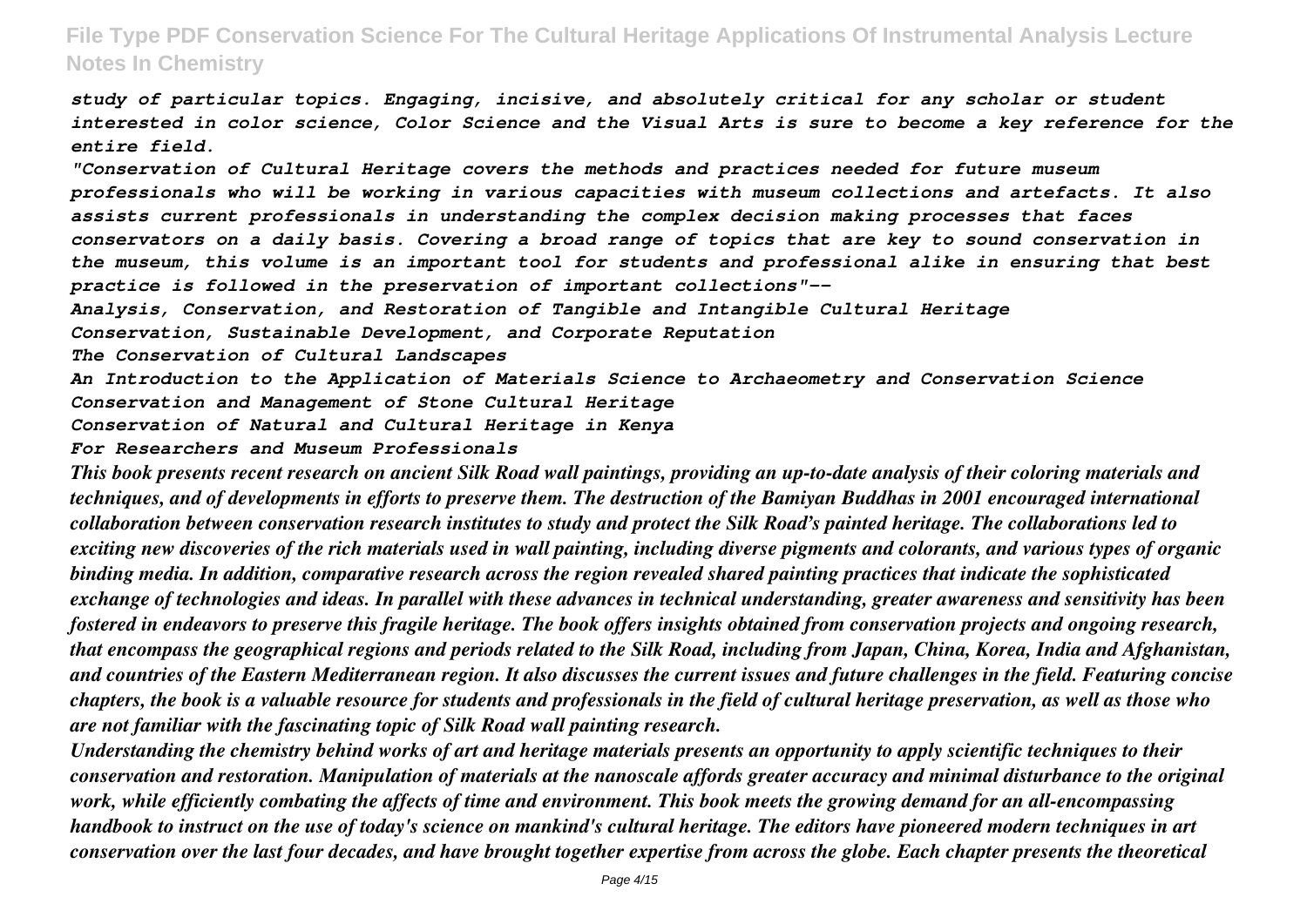*background to the topic in question, followed by practical information on its application and relevant case studies. Introductory chapters present the science behind the physical composition of art materials. Four chapters explore various cleaning techniques now, followed by four chapters describing the application of inorganic nanomaterials. Each chapter is fully referenced to the primary literature and offers suggestions for further reading. Professional conservators and scientists alike will find this essential reading, as will postgraduate students in the fields of materials and colloid science, art restoration and nanoscience.*

*The Second International Congress on Science and Technology for the Conservation of Cultural Heritage was held in Seville, Spain, June 24-27, 2014, under the umbrella of the TechnoHeritage network. TechnoHeritage is an initiative funded by the Spanish Ministry of Economy and Competitivity dedicated to the creation of a network which integrates CSIC and University groups, private companies and end users such as foundations, museums or institutions. The network's purpose is to foster the creation of transdisciplinary (and not only multidisciplinary) initiatives focused on the study of all assets, movable or immovable, that make up Cultural Heritage. The congress was dedicated to six topics, namely (1) Environmental assessment and monitoring (pollution, climate change, natural events, etc.) of Cultural Heritage; (2) New products and materials for conservation and maintenance of Cultural Heritage; (3) Agents and mechanisms of deterioration of Cultural Heritage (physical, chemical, biological), including deterioration of modern materials used in Contemporary Art and information storage; (4) Development of new instruments, non invasive technologies and innovative solutions for analysis, protection and conservation of Cultural Heritage; (5) Security technologies, remote sensing and G.I.S. for the protection and management of Cultural Heritage; and (6) Significance, social value and policies for the conservation of Cultural Heritage. This volume publishes a total of seventytwo contributions which reflect some of the most recent responses to the challenge of cultural assets conservation and the application of different scientific approaches to the common goal of the conservation of Cultural Heritage.*

*Microclimate for Cultural Heritage: Measurement, Risk Assessment, Conservation, Restoration, and Maintenance of Indoor and Outdoor Monuments, Third Edition, presents the latest on microclimates, environmental issues and the conservation of cultural heritage. It is a useful treatise on microphysics, acting as a practical handbook for conservators and specialists in physics, chemistry, architecture, engineering, geology and biology who focus on environmental issues and the conservation of works of art. It fills a gap between the application of atmospheric sciences, like the thermodynamic processes of clouds and dynamics of planetary boundary layer, and their application to a monument surface or a room within a museum. Sections covers applied theory, environmental issues and conservation, practical utilization, along with suggestions, examples, common issues and errors. Incorporates research on the effects of climate change from Climate for Culture, the EU funded, five-year project focusing on climate change's impact on cultural heritage preservation Covers green lighting technology, like LED and OLED, it's impacts on indoor microclimates, preservation and color rendering Includes a case study on sea level issues and cultural heritage in Venice A Guide for Conservators, Curators, and the Curious Color Science and the Visual Arts*

*Destruction and Conservation of Cultural Property*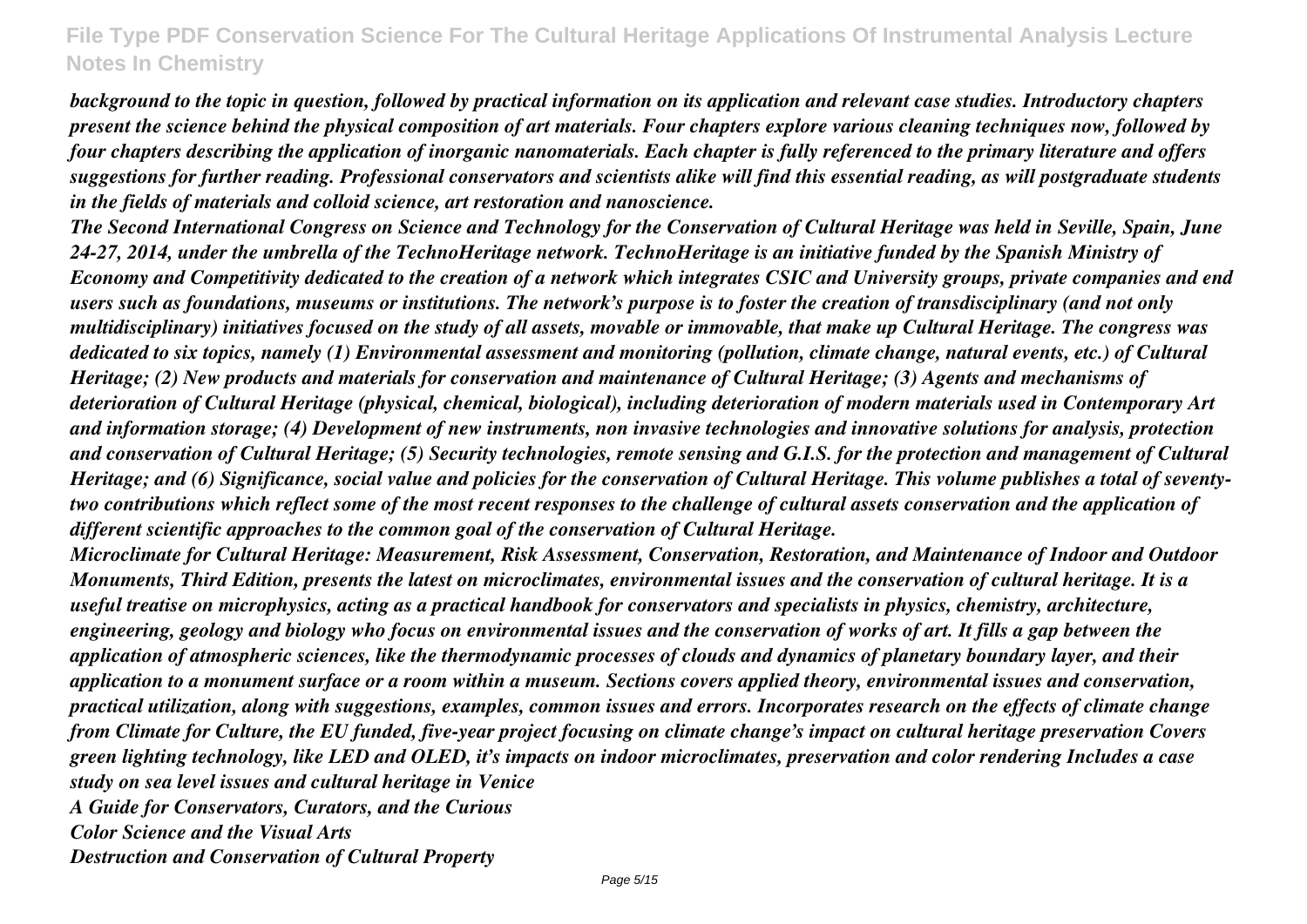#### *Scientific Analysis of Cultural Heritage Objects Scientific Methods and Cultural Heritage Cultural Heritage Conservation and Environmental Impact Assessment by Non-Destructive Testing and Micro-Analysis Science for Cultural Heritage*

*This report is an update on developments since the Committee reported in November 2006 (HLP 256, 9th report session 2005-06, ISBN 9780104009550) and the Government published its response (Cm. 7031, ISBN 9780101703123) in January 2007. The Committee had recommended an organisational framework whereby the hitherto fragmented heritage sector could come together with university-based scientists and funding bodies to develop strategic priorities for heritage science and collaborative projects and research proposals. The response at a post-publication seminar attended by representatives from the heritage and science communities was overwhelmingly positive. The Committee welcomes the progress made in implementing its recommendations, but notes that the progress has only come from the heritage sector and research community: the Department for Culture, Media and Sport has failed to grasp the significance of the Committee's recommendations. The Committee urges the new set of ministers at the Department to revisit the original report, respond positively and provide moral leadership to the sector.*

*Conservation Science is a rather innovative application of instrumental analysis with steadily increasing importance. Although the first attempts for preserving material from the cultural heritage on a scientific basis are found in the 19th century pioneer chemistry years, only the use of sophisticated physicochemical techniques results in effective identification and deterioration studies of monuments and objects, and in reliable intervention procedures. This volume allows to gain solid knowledge and improved skills on the ways separation schemes and diagnostic methodologies are applied in the safeguarding and authentication of tangible works of art; as well as on the modes of implementing novel safeguarding practices built on well-established principles – such as the use of laser in the decontamination of objects. All techniques are covered at a state-of-the-art level; while selected applications permit addressing major groups of materials and artefacts. Conservation Science is nowadays taught at master's level in all developed countries, and museum laboratories increasingly adopt scientific approaches in their restoration initiatives. The book is intended as a valuable tool for students and professionals active in these frames. In addition, it provides an indispensable manual for participants in the specialized intensive courses, which are systematically offered by the authors under the auspices of the relevant European network.*

*In recent years, a debate has arisen concerning the convenience of conserving subterranean cultural heritage and the necessary management models. There is often pressure from local authorities more interested in using the cultural heritage sites in order to develop the economy and the tourism industry rather than in the conservation of the cultural*

*The series Topics in Current Chemistry Collections presents critical reviews from the journal Topics in Current Chemistry organized in topical volumes. The scope of coverage is all areas of chemical science including the interfaces with related disciplines such as biology,*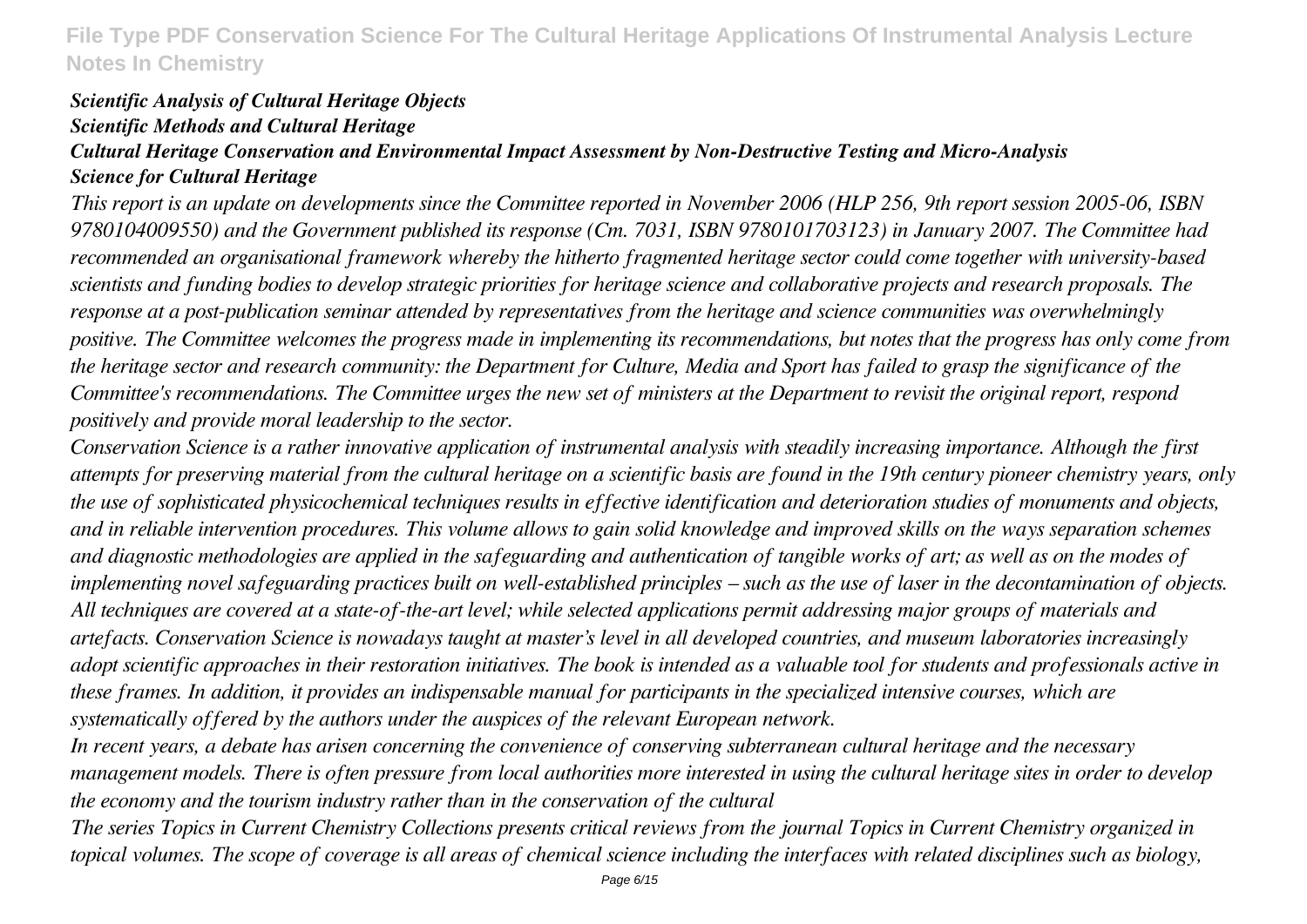*medicine and materials science. The goal of each thematic volume is to give the non-specialist reader, whether in academia or industry, a comprehensive insight into an area where new research is emerging which is of interest to a larger scientific audience.Each review within the volume critically surveys one aspect of that topic and places it within the context of the volume as a whole. The most significant developments of the last 5 to 10 years are presented using selected examples to illustrate the principles discussed. The coverage is not intended to be an exhaustive summary of the field or include large quantities of data, but should rather be conceptual, concentrating on the methodological thinking that will allow the non-specialist reader to understand the information presented. Contributions also offer an outlook on potential future developments in the field.*

*an update, report with evidence, 8th report of session 2006-07*

*Conservation Science in Cultural Heritage*

*Technological Innovation and Case Studies in Marine and Land Archaeology in the Adriatic Region and Inland : VII International Conference on Science, Arts and Culture : August 28-31, 2007, Veli Lošinj, Croatia*

*Metallography in Archaeology and Art*

*Measurement, Risk Assessment, Conservation, Restoration, and Maintenance of Indoor and Outdoor Monuments*

*Applications of Instrumental Analysis*

## *Conservation Science for Asian Cultural Heritage*

This book provides a comprehensive introduction to the metallographic study of ancient metals. Metallography is important both conceptually as a microstructural science and in terms of its application to the study of ancient and historic metals. Metallography is a well-established methodology for the characterization of the microstructure of metals, which continues to be significant today in quality control and characterization of metallic properties. Not only does the metallographic examination of ancient metals present its own challenges in terms of sample size and interpretation of evidence, but it must be integrated with archaeological data and cultural research in order to obtain the most meaningful results. Issues of authentication and the establishment of fakes and forgeries of metallic artefacts often involve metallographic evidence of both metal and patina or corrosion interface, as an essential component of such a study. The present volume sets out the basic features of relevant metallic systems, enhanced with a series of examples of typical microstructural types, with illustrative case studies and examples throughout the text derived from studies undertaken by the two authors. This book provides a comprehensive presentation of metallography for archaeologists, archaeometallurgists, conservators, conservation scientists and metallurgists of modern materials. Artioli provides an introduction to the methods and rationales of the scientific investigation of cultural heritage materials, with an emphasis placed on the analytical strategies, modes of operation and resulting information rather than on<br>Page 7/15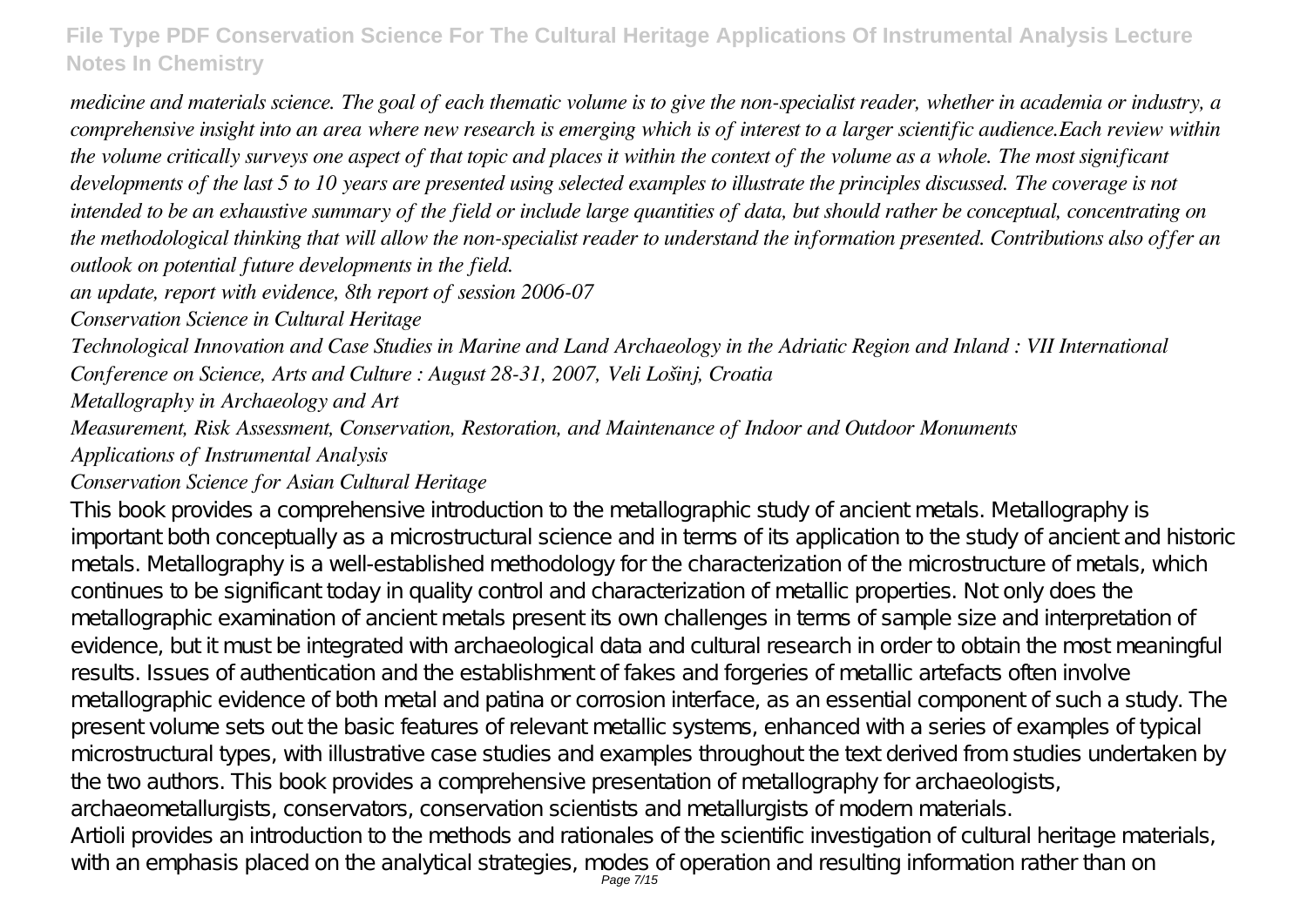## technicalities.

Conservation Science in Cultural Heritage is a historical-technical Journal. One of the main objectives of the Journal is to achieve an all-encompassing vision of interdisciplinarity and internationalisation which are essential in today's society and relevant cultural sectors. In this, the Journal responds to a natural demand for information and professional growth on issuees related to the cultural heritage sector.

This book examines the relationship between two divergent fields – corporate activity and heritage conservation – linking the financing of conservation and its benefits with the corporate social responsibility (CSR) goals of the private sector. Through discussion of physical conservation, benefits to heritage site visitors, sustainable development impacts, and corporate benefits such as improved reputation, this book outlines the shared value of corporate support for cultural heritage sites, and encourages financial and in-kind support for conservation and responsible activity by the private sector. Providing a convincing commercial rationale for CSR managers to engage with cultural heritage sites, this book suggests how companies may reap the benefits of CSR for heritage. Author Fiona Starr offers advice for companies looking to specialize in a unique CSR endeavor, especially those looking to engage with emerging markets. The book also provides useful strategies for heritage managers to attract CSR and financial support, offering new look at the financing of heritage conservation at both international and local levels and providing a new approach to the future of financing of cultural heritage conservation

Heritage Conservation and Japan's Cultural Diplomacy

An introduction to the application of materials science to archaeometry and conservation science

Conservation Practices in Museums

Historical-technical Journal

Science and Technology for the Conservation of Cultural Heritage

Nanoscience for the Conservation of Works of Art

Conservation Science for the Cultural Heritage

*Microclimate for Cultural Heritage: Conservation and Restoration of Indoor and Outdoor Monuments, Second Edition, is a cutting-edge, theoretical, and practical handbook concerning microclimate, environmental factors, and conservation of cultural heritage. Although the focus is on cultural heritage objects, most of the theory and instrumental methodologies are common to other fields of application, such as atmospheric and environmental sciences. Microclimate for Cultural Heritage, Second Edition, is a useful treatise on microphysics and a practical handbook*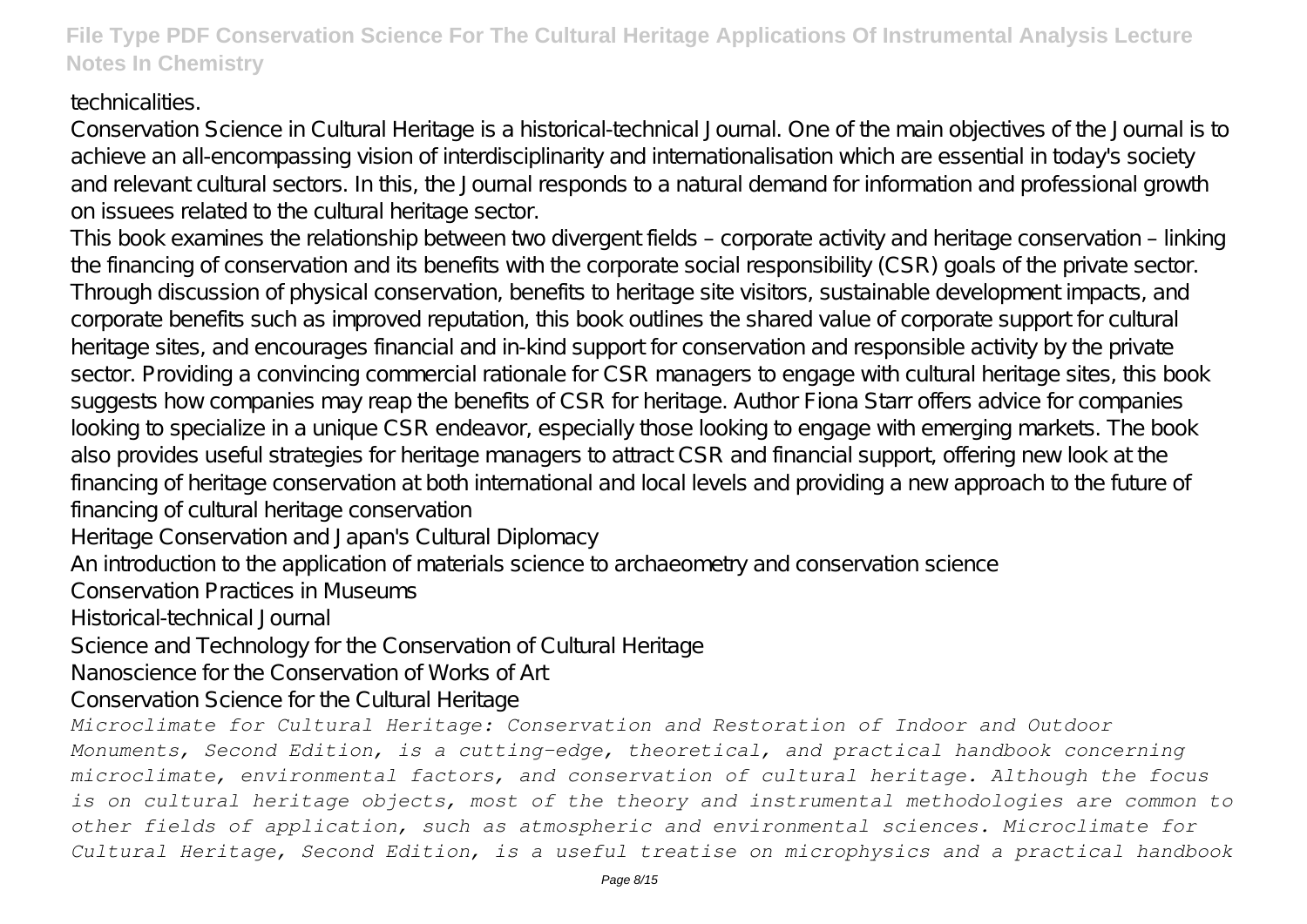*for conservators and specialists in physics, chemistry, architecture, engineering, geology, and biology who work in the multidisciplinary field of the environment, and, in particular, in the conservation of works of art. Part I, devoted to applied theory, is a concise treatise on microphysics, which includes a survey on the basic ideas of environmental diagnosis and conservation. The second part of the book focuses on practical utilization, and shows in detail how field surveys should be performed, with many suggestions and examples, as well as some common errors to avoid. Presents updated scientific and technological findings based on the novel European standards on microclimate and cultural heritage Includes the latest information on experimental research on environmental factors and their impact on materials, such as the behavior of water and its interactions with cultural heritage materials Contains case studies of outdoor and indoor microclimate conditions and their effects, providing ideas for readers facing similar problems caused by heat, water, radiation, pollution, or air motions Covers instruments and methods for practical applications to help readers understand, to observe and interpret observations, and avoid errors*

*Communities have witnessed a fundamental shift in the ways they interact with heritage sites. Much of this change has been driven by the rapid democratization and widespread adoption of enabling technologies. As expediency is embraced in the collection and analysis of data, there may also be a certain amount of intimacy lost with both the tangible and intangible vestiges of the past. Analysis, Conservation, and Restoration of Tangible and Intangible Cultural Heritage is a collection of innovative research on the quantitative methods and digital workflows transforming cultural heritage. There is no contesting the value of advanced non-destructive diagnostic imaging techniques for the analysis of heritage structures and objects. Highlighting topics including 3D modeling, conservation, and digital surveying, this book is ideally designed for conservation and preservation specialists, archaeologists, anthropologists, historians, academicians, and students seeking current research on data-driven, evidence-based decision making to improve intervention outcomes.*

*In 1991 the mosque at Ayodhya in India was demolished by Hindu fundamentalists who claim that it stood on the birthplace of a legendary Hindu hero. During recent conflicts in former Yugoslavia, ethnic groups destroyed mosques and churches to eliminate evidence of long-term settlement by other communities. Over successive centuries, however, a single building in Cordoba functioned as a mosque, a church and a synagogue. The Roman Emperor Diocletian's Palace in Split is*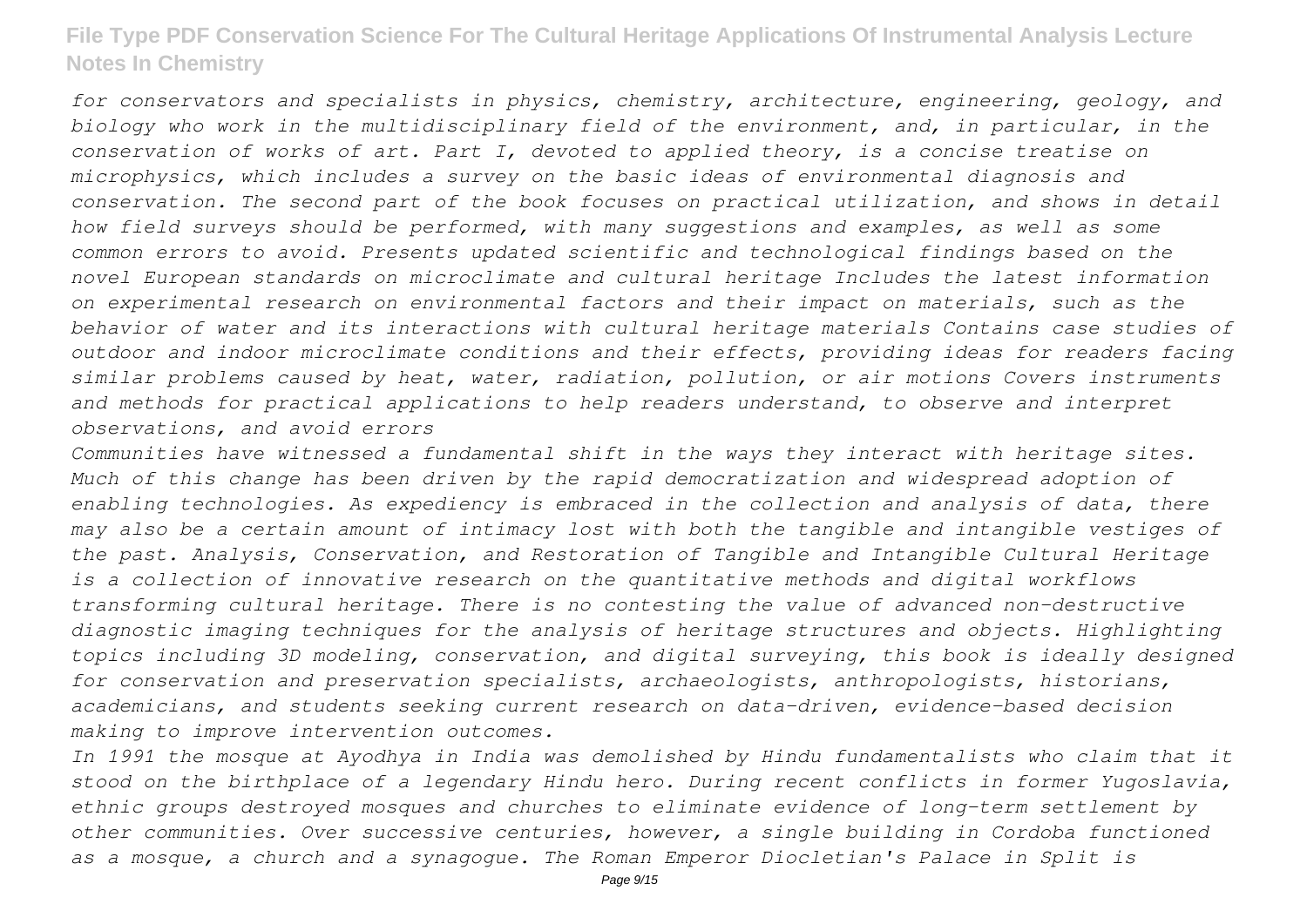*occupied today by shops and residential apartments. What circumstances have lead to the survival and reinterpretation of some monuments, but the destruction of others? This work asks whether the idea of world heritage is an essential mechanism for the protection of the world's cultural and natural heritage, or whether it subjugates a diversity of cultural traditions to specifically Western ideas. How far is it acceptable for one group of people to comment upon, or intercede in, the way in which another community treats the remains which it claims as its own? What are the responsibilities of multinational corporations and non-governmental organisations operating in the Developing World? Who actually owns the past: the landowner, indigenous people, the State or humankind? First published in 1996, this volume has been substantially updated to reflect new research in the conservation of stone monuments, sculpture, and archaeological sites. Science and heritage*

*An Overview of Current Research Science, Technology and Cultural Heritage*

*Corporate Responsibility for Cultural Heritage*

#### *Infrared Spectroscopy in Conservation Science*

#### *Key Principles and Approaches*

The third International congress of Science and Technology for the Conservation of Cultural Heritage, TechnoHeritage 2017, was held in Cadiz, from 21 to 24 May 2017, under the umbrella of the TechnoHeritage network. TechnoHeritage is an initiative funded by the Spanish Ministry of Economy and Competitivity dedicated to the creation of a network which integrates CSIC and University groups, private companies and end users such as foundations, museums or institutions. The network's purpose is to foster the creation of transdisciplinary (and not only multidisciplinary) initiatives focused on the study of all assets, movable or immovable, that make up Cultural Heritage. A high-quality scientific programme was prepared, which includes new emerging topics on Cultural Heritage (1) Nanomaterials and other Products for Conservation, (2) New Technologies for Analysis, Protection and Conservation, (3) 20th Century Cultural Heritage, (4) Significance of Cultural Heritage. Policies for Conservation, (5) Deterioration of Cultural Heritage, (6) Biodeterioration: Fundamentals, Present and Future Perspectives and (7) Underwater Cultural Heritage. A special session "Biodeterioration: Fundamentals, present and future perspectives, a session in honour of Prof. Cesáreo Sáiz Jiménez" took place. Our intention was to recognise the work of Prof. Sáiz Jiménez, who recently retired, and its impact on the Cultural Heritage conservation community, which he has helped to promote through numerous activities including, in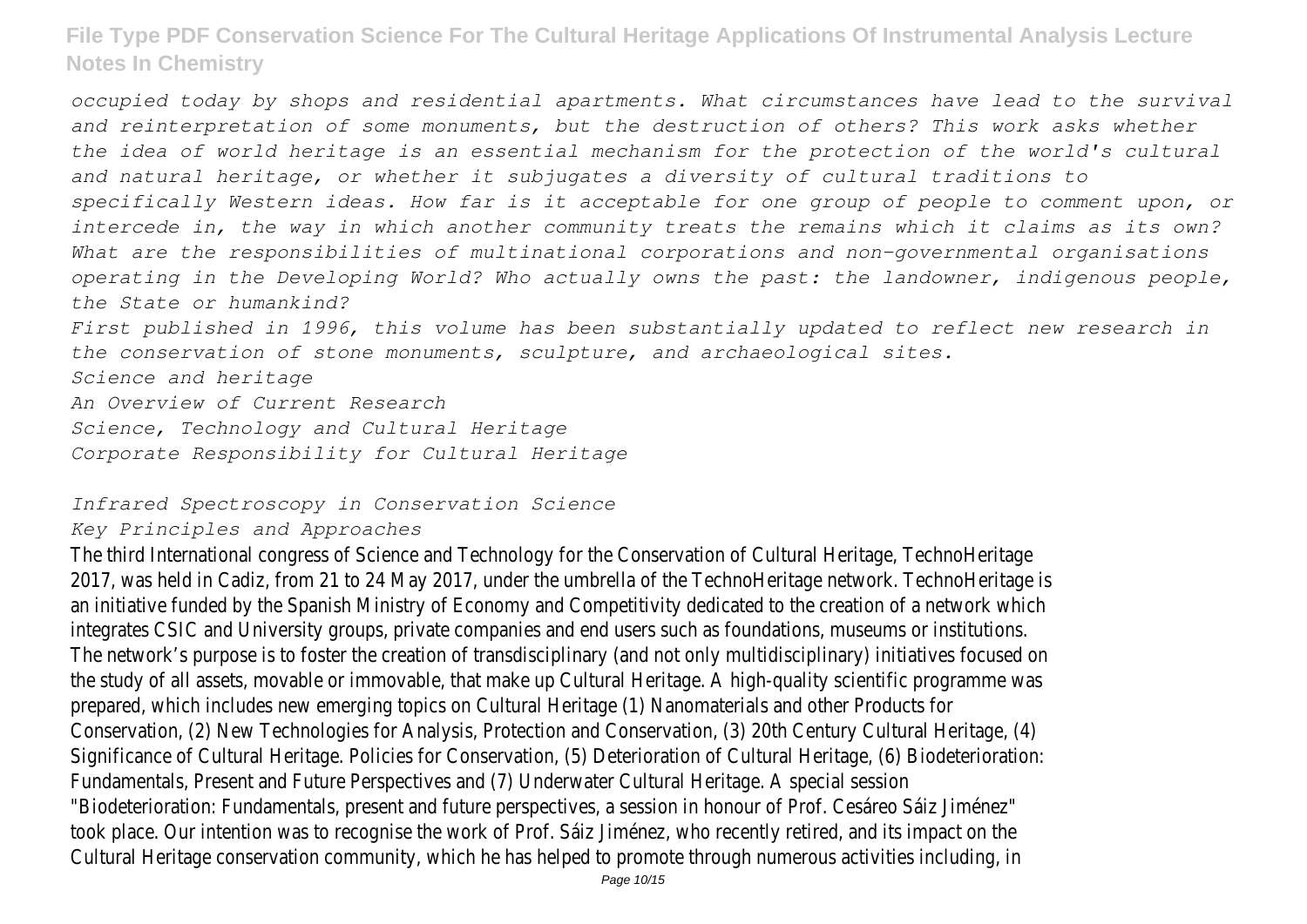2011, the creation of the TechnoHeritage network. This volume publishes a total of eighty-three contributions which reflect the state of the art investigations on different aspects of cultural heritage conservation.

Brings together wide-ranging scientific contributions from those who have studied the biological degradation of cultural heritages. It tackles both general topics (mechanisms of biodeterioration; correlation between biodeterioration and environment; and destructive organisms) and specific ones (the problems presented by different materials, environments, climatic conditions, and geographic settings). The contributors also discuss ways to diagnose, prevent, and control deterioration.

The aim of the conference was to discuss the contribution of physics and other sciences in archaeological research and in the preservation of cultural heritage. Considering that the mission of ECSAC is to promote the interaction among the diverse cultures of the peoples from the lands on the Adriatic and Ionian seas, it is apt that the major themes were related to the rich history and pre-history of this region - from Greek-Roman archaeology on the eastern Adriatic coasts to the palaeoanthropology of the Neanderthals of the Vindija caves in Croatia, from the Roman city of Aquileia to the pleistocenic cave of Homo heidelbergensis in the Karst of Visogliano (Trieste), from the Roman ship Julia Felix of the Grado lagoon to the ancient bronze Apoxyomenos of the Veli Losinj waters. A variety of scientific disciplines provide tools and methods that are crucial in reconstructing humanity's past and in preserving material remains that witness the evolution of human culture. Geology reconstructs the history of terrestrial environments, critical for the evolution and dispersal of humans. Chemistry explains reactions that modify materials left by human activities, including the destructive effects of pollution. Biology has a critical role in archaeology, particularly with the recent advance in analysis of DNA in ancient organic materials.

This book mostly contains contributions by the invited lecturers at the 7th International Conference on Non-Destructive Testing and Micro-Analysis for the Diagnostics and Conservation of the Cultural and Environmental Heritage. The contributors have all been chosen for their individual reputations and the quality of their research, but also because they represent a field deemed highly important. Hence, this book give balanced coverage of the areas that are most relevant in non-destructive testing and micro-analysis in the realm of cultural heritage. The analysis methods provide the clinical composition of cultural artifacts to elucidate their provenance, the rate of alteration as a result of exposure to the environment and the effectiveness of conservation and restoration strategies. The techniques are partially or fully nondestructive, are portable, or allow study of different parts of a heterogeneous work of art.

Microclimate for Cultural Heritage Plant Biology for Cultural Heritage Heritage Wood

Conservation of Cultural Heritage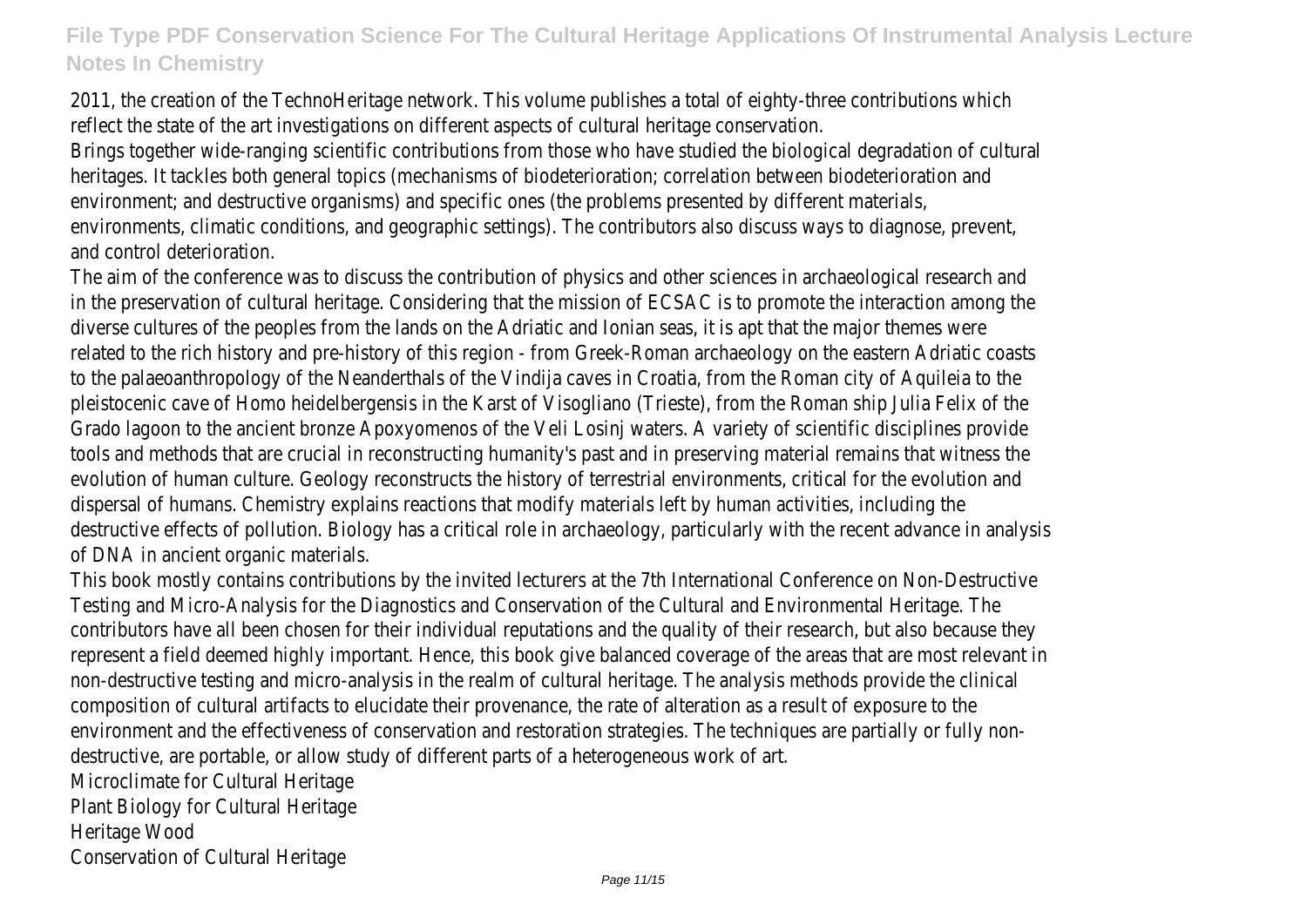The Conservation of Subterranean Cultural Heritage

Science and Technology for the Conservation of the European Cultural Heritage

Improving the Human Research Potencial and the Socio-economic Knowledge Base

*Japan's heritage conservation policy and practice, as deployed through its foreign aid programs, has become one of the main means through which post-World War II Japan has sought to mark its presence in the international arena, both globally and regionally. Heritage conservation has been intimately linked to Japan's sense of national identity, in addition to its selfportrayal as a responsible global and regional citizen. This book explores the concepts of heritage, nationalism and Japanese national identity in the context of Japanese and international history since the second half of the nineteenth century. In doing so, it shows how Japan has built on its distinctive approach to conservation to develop a heritage-based strategy, which has been used as part of its cultural diplomacy designed to increase its 'soft power' both globally and within the Asian region. More broadly, Natsuko Akagawa underlines the theoretical nexus between the politics of heritage conservation, cultural diplomacy and national interest, and in turn highlights how issues of heritage conservation practice and policy are crucial to a comprehensive understanding of geo-politics. Heritage Conservation and Japan's Cultural Diplomacy will be of great interest to students, scholars and professionals working in the fields of heritage and museum studies, heritage conservation, international relations and Asian/Japanese studies.*

*This book provides practical information on the use of infrared (IR) spectroscopy for the analysis of materials found in cultural objects. Designed for scientists and students in the fields of archaeology, art conservation, microscopy, forensics, chemistry, and optics, the book discusses techniques for examining the microscopic amounts of complex, aged components in objects such as paintings, sculptures, and archaeological fragments. Chapters include the history of infrared spectroscopy, the basic parameters of infrared absorption theory, IR instrumentation, analysis methods, sample collection and preparation, and spectra interpretation. The authors cite several case studies, such as examinations of Chumash Indian paints and the Dead Sea Scrolls. The Institute's Tools for Conservation series provides practical scientific procedures and methodologies for the practice of conservation. The series is specifically directed to conservation scientists, conservators, and technical experts in related fields.*

*In Kenya, cultural and natural heritage has a particular value. Its pre-historic heritage not only tells the story of man's origin and evolution but has also contributed to the understanding of the earth's history: fossils and artefacts spanning over 27 million years have been discovered and conserved by the National Museums of Kenya (NMK). Alongside this, the steady rise in the market value of African art has also affected Kenya. Demand for African tribal art has surpassed that for antiquities of Roman, Byzantine, and Egyptian origin, and in African countries currently experiencing conflicts, this activity invariably attracts looters, traffickers and criminal networks. This book brings together essays by heritage experts from different backgrounds, including conservation, heritage management, museum studies, archaeology, environment and social sciences, architecture*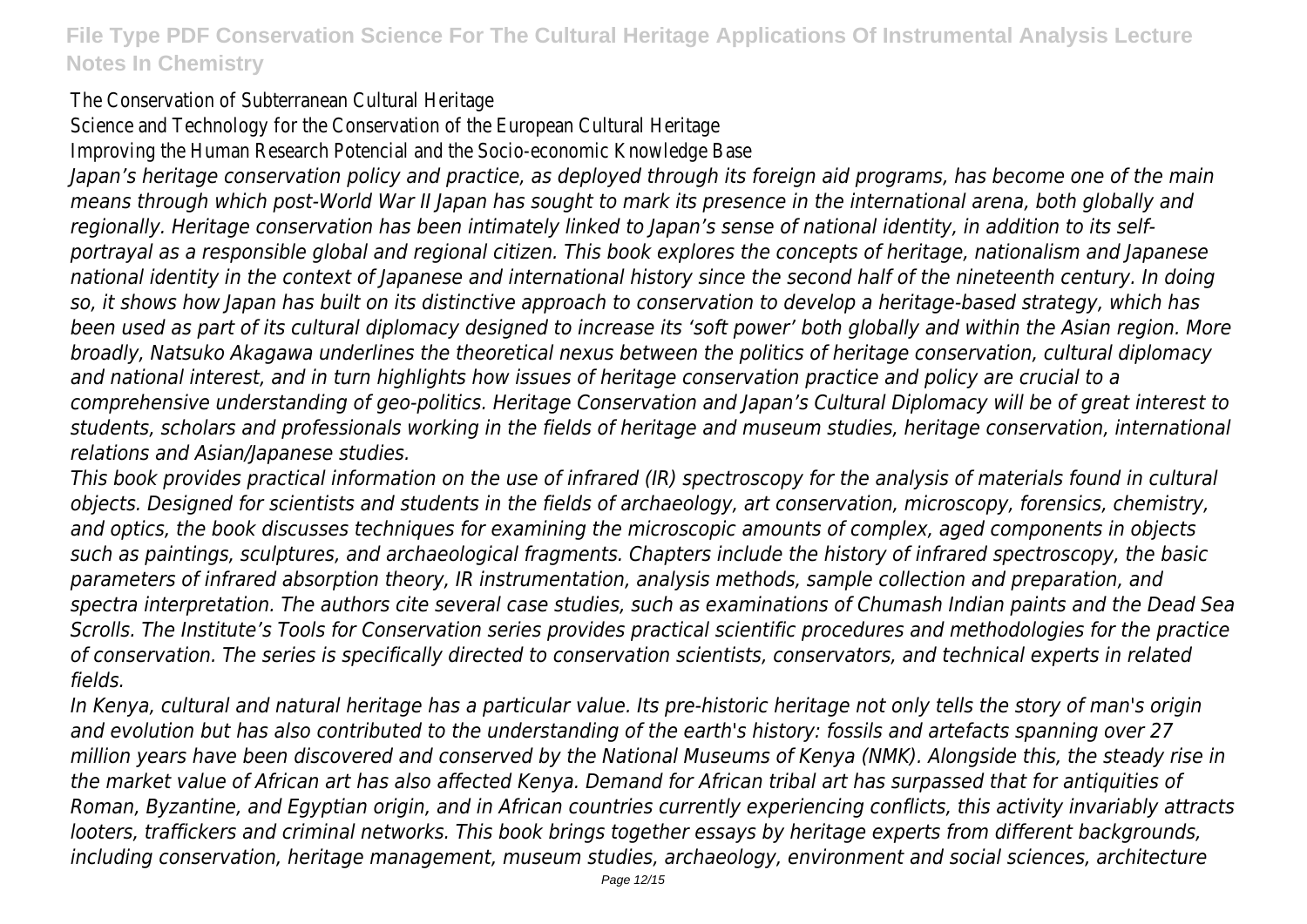*and landscape, geography, philosophy and economics to explore three key themes: the underlying ethics, practices and legal issues of heritage conservation; the exploration of architectural and urban heritage of Nairobi; and the natural heritage, landscapes and sacred sites in relation to local Kenyan communities and tourism. It thus provides an overview of conservation practices in Kenya from 2000 to 2015 and highlights the role of natural and cultural heritage as a key factor of social-economic development, and as a potential instrument for conflict resolution*

*This go-to reference work surveys the current state of knowledge in the field of metal soap-related degradation phenomena in art works. It contains detailed descriptions and images of the different phenomena and addresses the practical aspects of soap formation, preventive conservation, and treatment. The occurrence of metal soaps is one of the defining issues in the conservation of painted surfaces, and one that presently leaves innumerable open questions. It is estimated that around 70% of paintings in museum collections are affected by some form of metal soap-related degradation. In recent years, significant advances have been made in the detection and characterization of these compounds through interdisciplinary approaches including conventional spectroscopy and microscopy as well as emerging synchrotron-based techniques. This book for the first time captures a panoramic overview of the state of knowledge of metal soaps related to both scientific analysis and implications for conservation and treatment. It also critically examines open questions. The book is accessible to audiences with varied backgrounds (e.g. conservators, students of conservation science) while simultaneously presenting the technical details indispensable for academics and researchers active in this field.*

*Historical and Philosophical Issues in the Conservation of Cultural Heritage*

*Metal Soaps in Art*

*Biodeterioration and Conservation*

*Conserving Cultural Heritage*

*Analytical Chemistry for Cultural Heritage*

*Corrosion and Conservation of Cultural Heritage Metallic Artefacts*

*Investigation and Conservation of Art on Wood*

Today, there is growing interest in conservation and anthropologists have an important role to play in helping conservation succeed for the sake of humanity and for the sake of other species. Equally important, however, is the fact that we, as the species that causes extinctions, have a moral responsibility to those whose evolutionary unfolding and very future we threaten. This volume is an examination of the relationship between conservation and the social sciences, particularly anthropology. It calls for increased collaboration between anthropologists, conservationists and environmental scientists, and advocates for a shift towards an environmentally focused perspective that embraces not only cultural values and human rights, but also the intrinsic value and rights to life of nonhuman species. This book demonstrates that cultural and biological diversity are intimately interlinked, and equally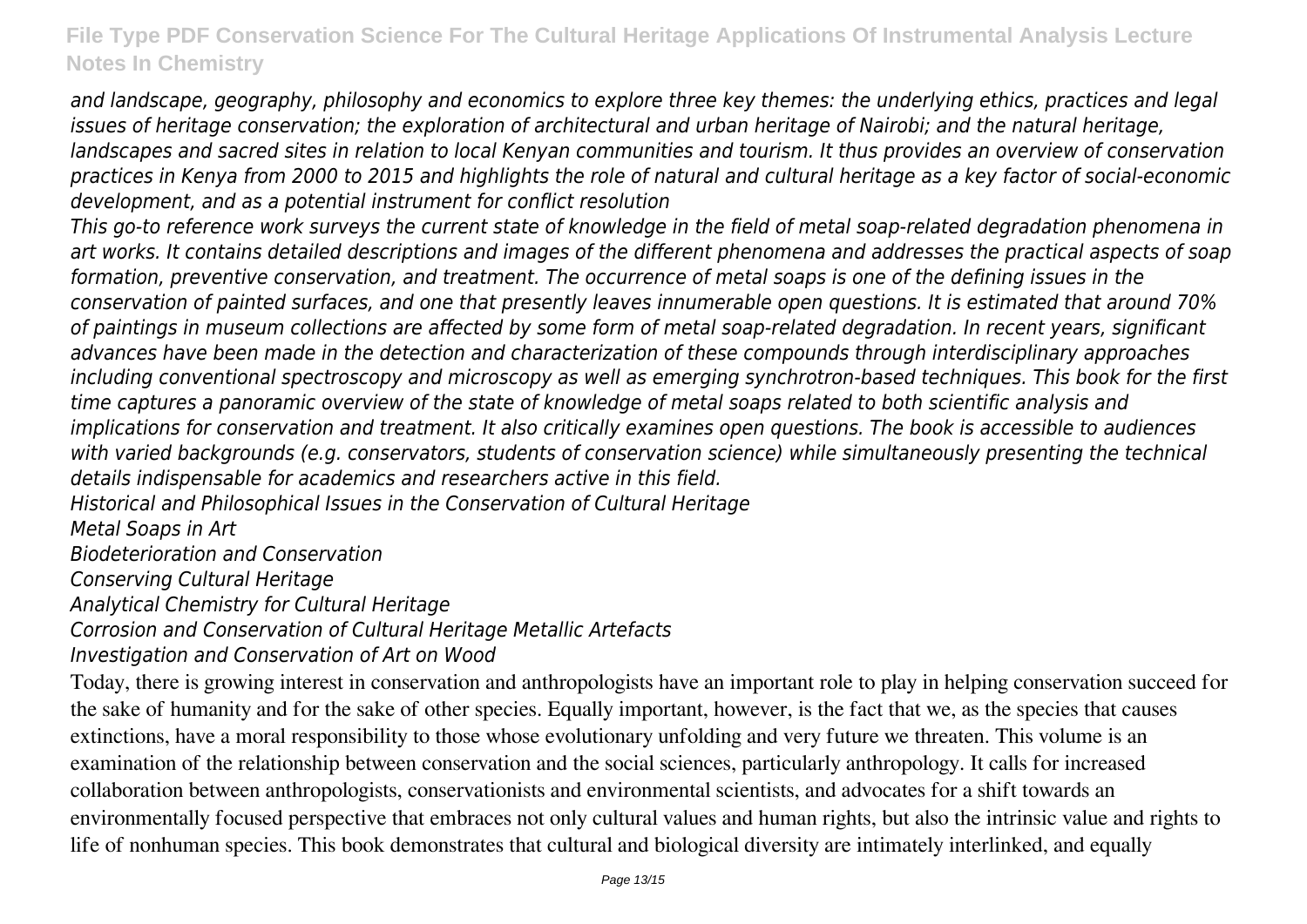threatened by the industrialism that endangers the planet's life-giving processes. The consideration of ecological data, as well as an expansion of ethics that embraces more than one species, is essential to a well-rounded understanding of the connections between human behavior and environmental wellbeing. This book gives students and researchers in anthropology, conservation, environmental ethics and across the social sciences an invaluable insight into how innovative and intensive new interdisciplinary approaches, questions, ethics and subject pools can close the gap between culture and conservation.

Conservation Science for the Cultural HeritageApplications of Instrumental AnalysisSpringer Science & Business Media Conservation techniques for the analysis and preservation of heritage materials are constantly progressing. Building on the first edition of Conservation Science, this new edition incorporates analytical techniques and data processing methods that have emerged in the past decade and presents them alongside notable case studies for each class of material. An introductory chapter on analytical techniques provides a succinct overview to bring the reader up-to-speed with which type of material each technique is suitable for, the differing sampling techniques that can be employed, and the handling and processing of the resultant data. Subsequent chapters go on to cover all common heritage materials in turn, from natural substances such as wood and stone to modern plastics, detailing the up-to-date techniques for their analysis. With contributions by scientists working in the museum and heritage sector, this textbook will interest students, scientists involved in conservation, and conservators who want to develop their understanding of their collections at a material level.

This volume is the first comprehensive collection of texts on the conservation of art and architecture to be published in the English language. Designed for students of art history as well as conservation, the book consists of forty-six texts, some never before translated into English and many originally published only in obscure or foreign journals. The thirty major art historians and scholars represented raise questions such as when to restore, what to preserve, and how to maintain aesthetic character. Excerpts have been selected from the following books and essays: John Ruskin, The Seven Lamps of Architecture; Bernard Berenson, Aesthetics and History in the Visual Arts; Clive Bell, The Aesthetic Hypothesis; Cesare Brandi, Theory of Restoration; Kenneth Clark, Looking at Pictures; Erwin Panofsky, The History of Art as a Humanistic Discipline; E. H. Gombrich, Art and Illusion; Marie Cl. Berducou, The Conservation of Archaeology; and Paul Philippot, Restoration from the Perspective of the Social Sciences. The fully illustrated book also contains an annotated bibliography and an index.

Conservation and Painting Techniques of Wall Paintings on the Ancient Silk Road

Conservation, Restoration, and Maintenance of Indoor and Outdoor Monuments

Conservation and Research

Proceedings of the 3rd International Congress on Science and Technology for the Conservation of Cultural Heritage (TechnoHeritage 2017), May 21-24, 2017, Cadiz, Spain